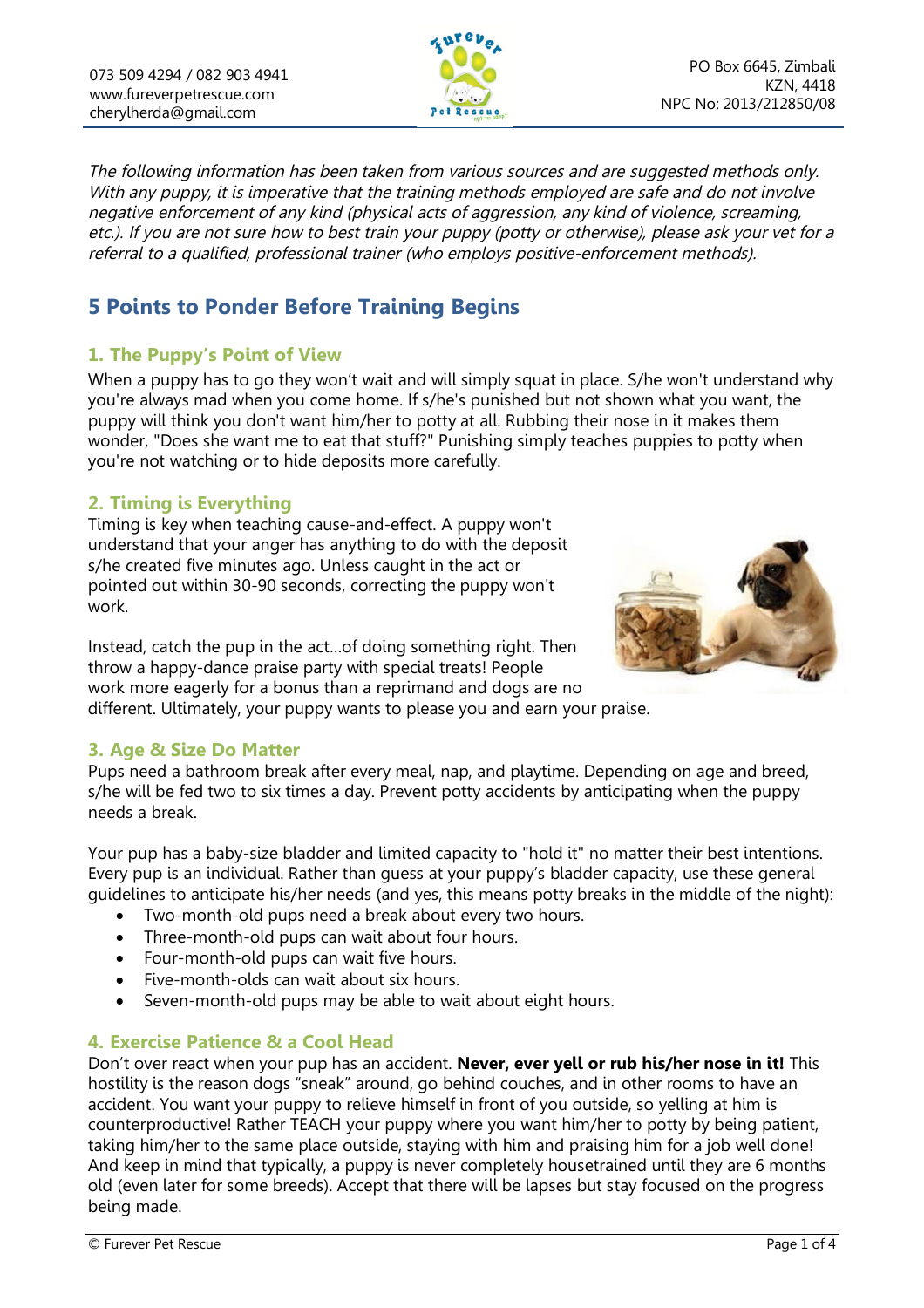

#### **5. Get Yourself Ready**

Now that you're ready to start potty-training your puppy, get the items you need before choosing one of the two training options provided on the following pages. You will need:

- a) A suitable cleaning product to remove urine, fecal stains and odour. Place these in a central or multiple locations in your house with paper towels.
- b) A crate that will fit next to your bed but only large enough to accomodate your puppy when full grown. Get one that also collapses for easy transporting. You may also want to consider purchasing an exercise pen that your puppy cannot jump out of. Put the exercise pen in a central location where you spend most of your time at home. If your finances are restricted, create a safe, contained area for the puppy using a child-gate or a similar object.
- c) Special housetraining treats (rewards) something small and special, reserved and used only for a housetraining reward.
- d) An uplifting, cheery, excited tone of voice to carry with you at all times along with a positive and encouraging attitude.

# **Option 1 for Potty Training Your Puppy**

#### **Step 1 – Create a Schedule**



Base potty breaks on the pup's age, activity level, and mealtimes. It's very important to put your puppy on a regular and timely feeding schedule. What goes in on a regular schedule will come out on a regular schedule. Every pup is different; some poop immediately after eating while others take 30 – 60 minutes. Unless advised by your vet for some medical reason, do not free-feed (leave food out all the time) because:

- 1. Your pup's elimination schedule will be random at best.
- 2. S/he will not necessarily associate you as the provider of her food which is necessary to establish yourself as pack leader and earn your puppy's trust.

Always leave fresh, clean water out for your puppy. Check the water bowl frequently to note how much she is drinking and to make sure the water bowl is full.

#### **Step 2 – Choose a Location**

Dogs rely on scent cues to remind them what's expected. Whether you create an indoor toilet spot with newspaper, pee-pads or a doggy litterbox, or select an outdoor potty, take him/her to the same place each time.

#### **Step 3 – Concentrate on Business**

Keep your puppy on leash until s/he pees and/or poops. Otherwise, the puppy will only play while outside and then have an accident inside. Take the leash off for playtime as part of the reward for eliminating.

#### **Step 4 – Name It**

When s/he squats, say a word/phrase that identifies the action (e.g. take a break, potty, etc.). Make sure your entire family uses the selected cue consistently. Once the puppy has been productive, reward it with lots of praise, play or a tiny treat that doesn't upset his regular nutrition.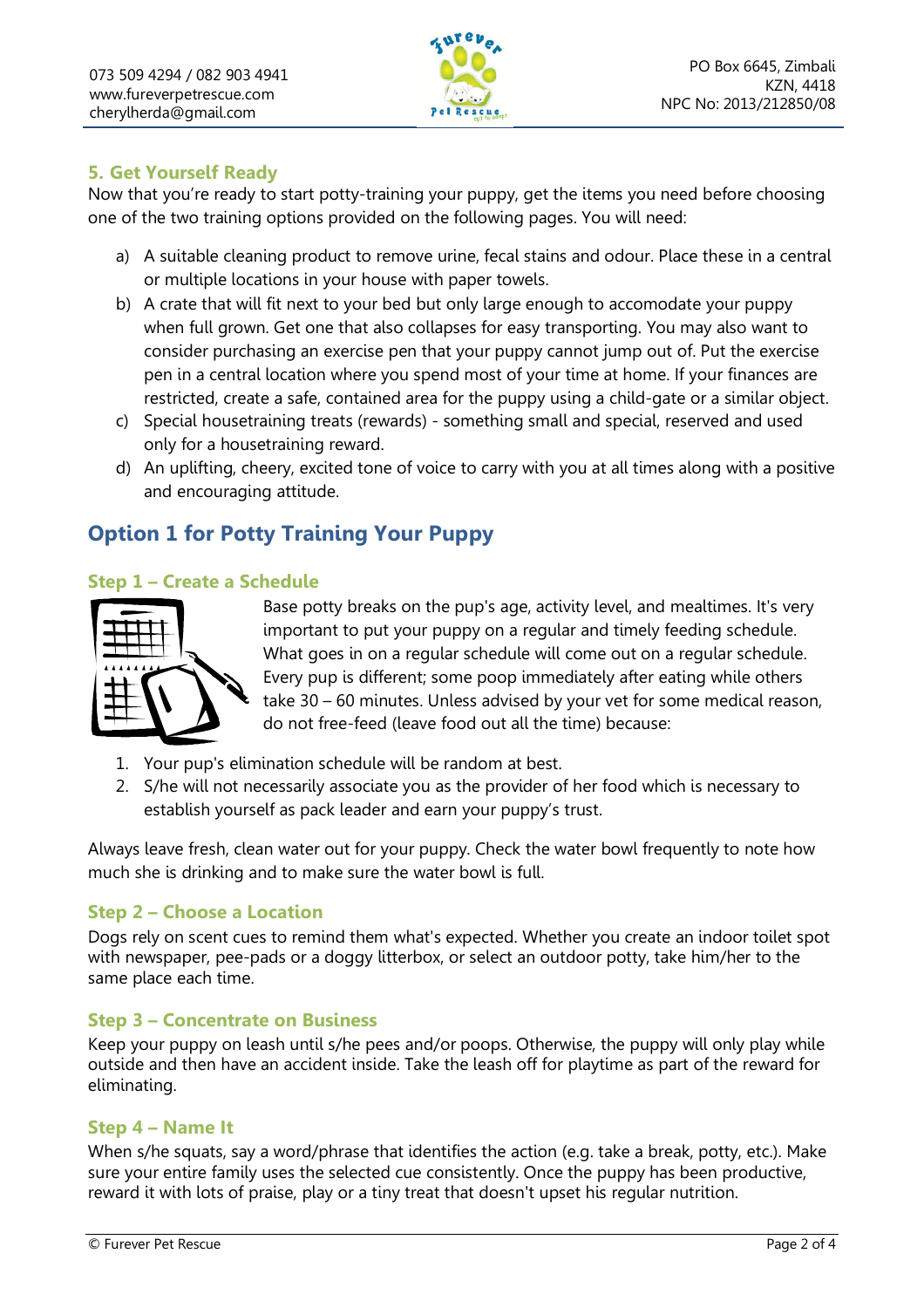#### **Step 5 – Confine & Supervise**

Puppies don't want to live up close and personal to their own waste, so confinement can be a great tool to teach a quick lesson. A small room won't work since the puppy can poop in one corner and sleep in the other.

If the pup isn't productive after fifteen minutes during potty break, confine him/her in a crate or in another safe area close to you for fifteen minutes and then try again. If s/he potties in that area, s/he will have to live with the mistake for a short time. The next time the puppy will be more likely to empty when offered the opportunity.

#### **Step 6 – Heed the Warning Signs**

Puppies sniff the ground and walk in circles before they pose. If s/he squats inside, pick him/her up to stop the process and move the puppy immediately to the designated toilet area outside. Note that this should only be done with urination as a puppy can't stop pooping mid-flow (so you'll just create a bigger mess to clean up). Give your cue word and praise when he's successful in the right spot.

#### **Step 7 – Clean Accidents Immediately**

Use an odour neutralizer to eliminate the smells that lure your puppy back to the scene of the crime.

#### **Step 8 – Try, Try Again**

When you find an accident, it means you've not paid attention to your puppy's needs. Take a deep breath and resolve to do better next time. Like puppies, owners take time and patience to learn important lessons.

## **Option 2 for Potty Training Your Puppy**

## **Step 1 – Understand Your Puppy**

Puppies have a schedule that their little bodies follow so they need to go out right after naps/sleep, after exercise, and after eating and drinking. It's a good idea to let your puppy out every two hours (unless they are asleep) and take them to the same place each time. Quietly praise them when they potty outside and provide a great treat afterward!

When they are tiny, potty training is all about YOU – not the puppy. It is YOUR responsibility to make sure they get outside, that you monitor their success (this is crucial), and keep them with you around the house. If you can't see your puppy, chances are s/he's finding some mischief. Try to keep your puppy with you all of the time, either on a leash or with a baby gate or boundary!